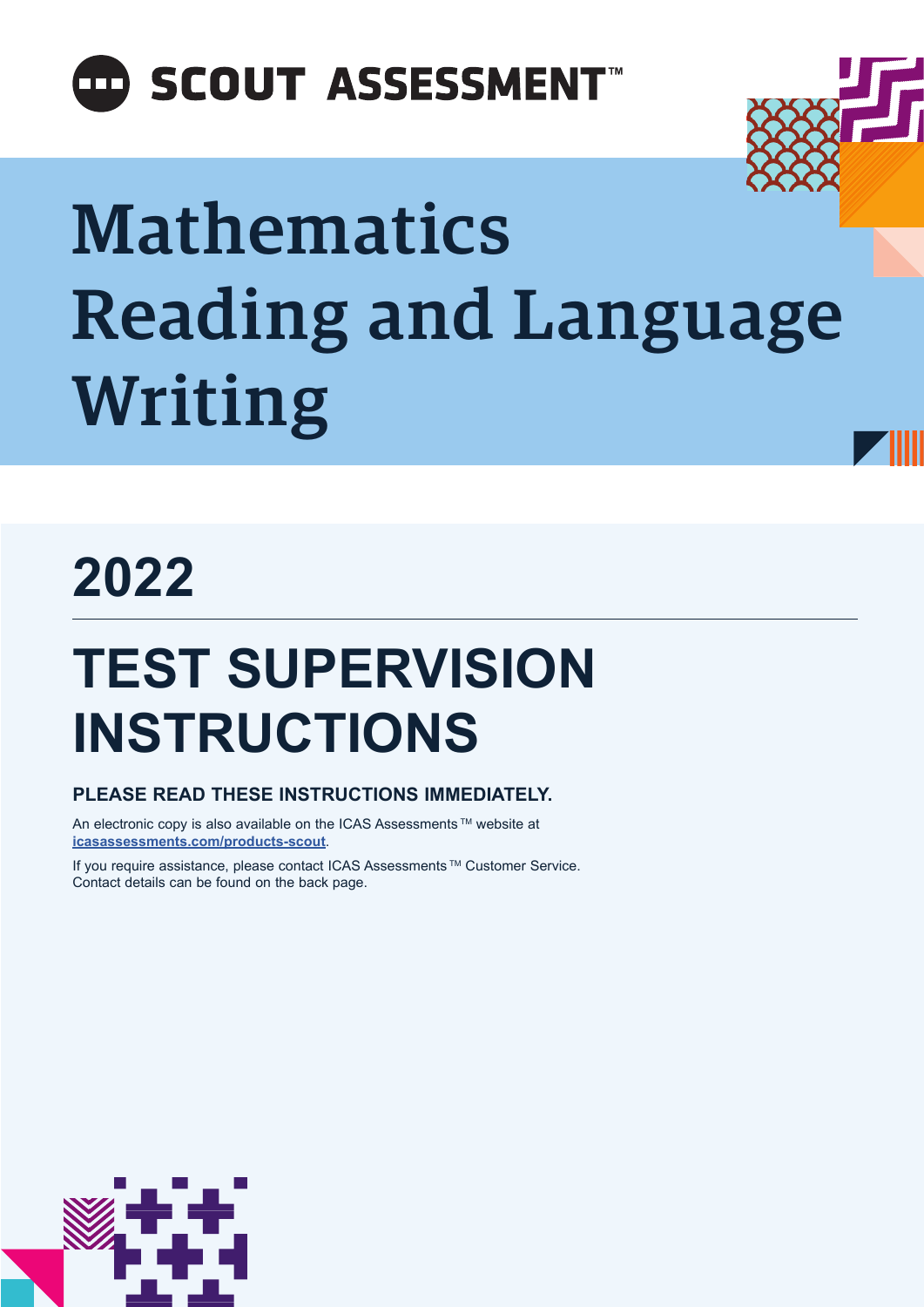## **Before Supervising Scout Assessment**

On receipt of the test materials, make sure you have the correct number of test booklets and answer booklets. Please do not photocopy the test booklets or answer booklets. Please ensure that all test materials are kept securely both before the test and until they are returned to ICAS Assessments<sup>™</sup>.

The time allowed for each part of the test should be strictly adhered to, but the allocation of time for breaks can be applied flexibly. The suggested time allocation is:

- Part 1 Mathematics: 40 minutes
- 5-minute break
- Part 2 Reading and Language: 40 minutes
- 5-minute break
- Part 3 Writing: 30 minutes.

**Students must not move from one part of the test to the next until they are instructed to do so.**

### **On Test Day**

The table on the opposite page provides the instructions to be read to students and the suggested time allocation for the test.

Each student must have:

- a pencil (DO NOT use a coloured pencil or a pen)
- an eraser
- a ruler
- a test booklet
- an answer booklet
- spare paper for rough working.

Scout Assessment should be supervised under examination conditions. Students are NOT allowed to use calculators, dictionaries or electronic translators.

### **After Supervising Scout Assessment**

- Collect the test booklets and answer booklets in two separate bundles.
- Make sure that each student's name and year level have been written and coded correctly on their answer booklet. If no year level is coded, it will be assumed that the student is in Year 6. Note that report information is based on the coded year level.
- Complete the Return Advice Form and return it with the answer booklets.
- Any unused test and answer booklets should be returned to ICAS Assessments™ or disposed of securely.
- Return booklets to:

SCOUT ASSESSMENT PO Box 341 Glebe NSW 2037 Australia

Postal Address **Street Address (Courier Deliveries)** 

SCOUT ASSESSMENT c/o JEM Level 3, Wentworth Park Sporting Complex Wattle St entrance Ultimo NSW 2007 Australia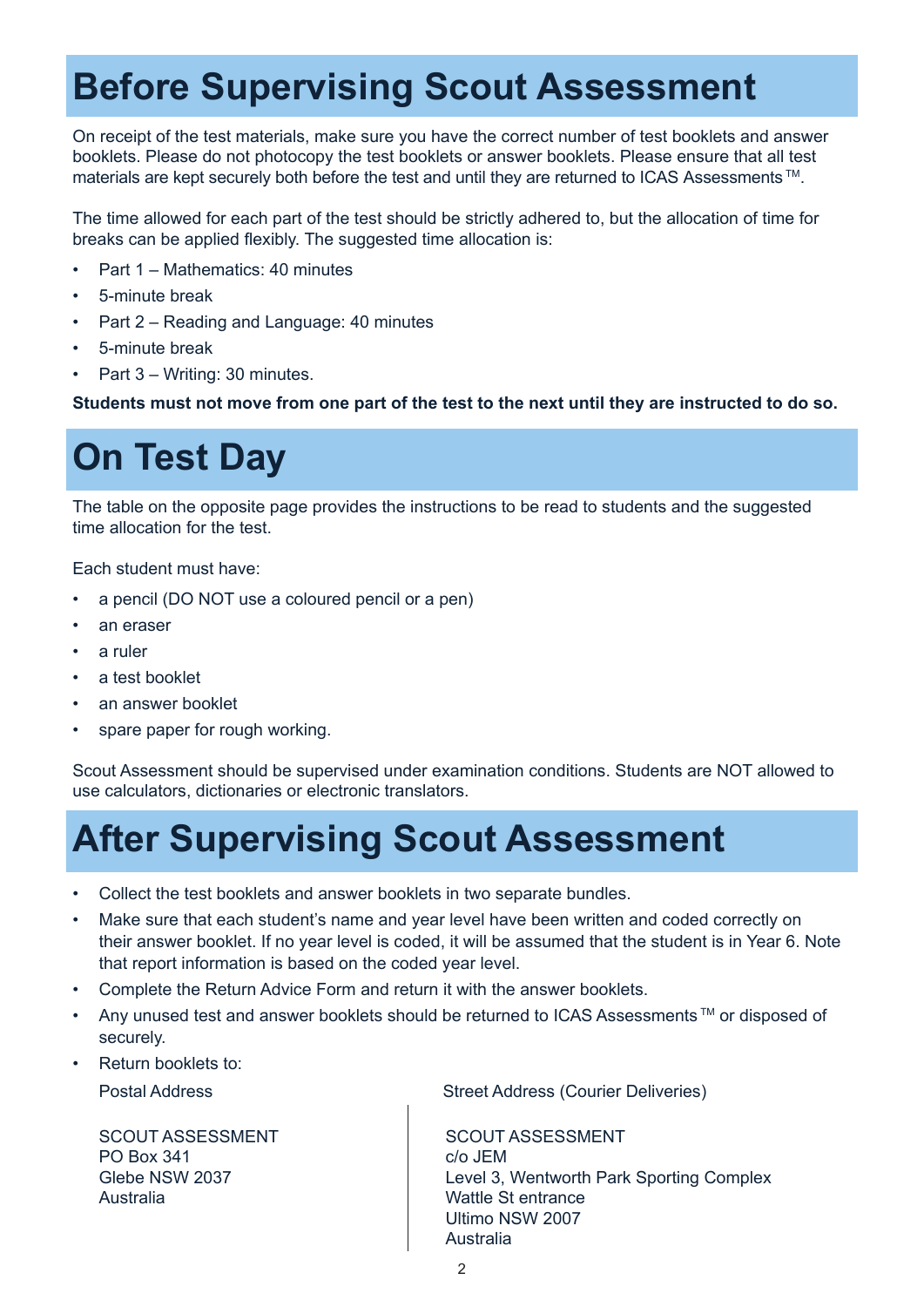### **Scout Assessment Supervision – On Test Day**

**Instructions to be read to students**

*Please read the front of your test booklet.*

*There are three parts to this test:*

*Part 1 – Mathematics*

*Part 2 – Reading and Language*

*Part 3 – Writing.*

*There will be a 5-minute break between each part.* 

*Do not open the test booklet until I tell you to do so.*

*Calculators, dictionaries, electronic translators, mobile phones and other personal electronic devices are NOT permitted.* 

*Please do not fold or bend the answer booklet and do not write on the edges.* 

*Use only a pencil. DO NOT use a coloured pencil or a pen. If you make a mistake, you must erase it completely.*

*On the front page of the answer booklet, fill in and code all your details. There are examples of this on the answer booklet.*

| Part                      | <b>Subject</b>                 | <b>Time allowed</b><br>and marks               | Instructions to be read to students                                                                                                                                                                                                                                                                                                                                                                                                             | <b>Teacher to complete</b>                                                   |
|---------------------------|--------------------------------|------------------------------------------------|-------------------------------------------------------------------------------------------------------------------------------------------------------------------------------------------------------------------------------------------------------------------------------------------------------------------------------------------------------------------------------------------------------------------------------------------------|------------------------------------------------------------------------------|
| 1                         | <b>Mathematics</b>             | 40 questions<br>40 minutes<br>40 marks         | Answer all Mathematics questions in your<br>answer booklet by choosing and filling in<br>the appropriate oval: A, B, C or D. Fill in the<br>oval that matches the best answer for each<br>question.<br>Open your test booklet to Part 1 -<br>Mathematics.<br>Rough working may be done on spare paper.<br>I will give you a 5-minute warning before your<br>time ends.<br>Do not go on to Part 2 until I tell you to do so.<br>Time starts now. | Time starts: Time starts<br>5-min warning:<br>Time ends: Time                |
|                           | <b>Break</b>                   |                                                | 5 minutes                                                                                                                                                                                                                                                                                                                                                                                                                                       |                                                                              |
| $\overline{2}$            | <b>Reading and</b><br>Language | 40 questions<br>40 minutes<br>40 marks         | Answer all Reading and Language questions<br>in your answer booklet by choosing and filling<br>in the appropriate oval: A, B, C or D. Fill in the<br>oval that matches the best answer for each<br>question.<br>Open your test booklet to Part 2 – Reading<br>and Language.<br>I will give you a 5-minute warning before your<br>time ends.<br>Do not go on to Part 3 until I tell you to do so.<br>Time starts now.                            | Time starts: ________<br>5-min warning: _____<br>Time ends:                  |
|                           | <b>Break</b>                   |                                                | 5 minutes                                                                                                                                                                                                                                                                                                                                                                                                                                       |                                                                              |
| 3                         | <b>Writing</b>                 | 1 task<br>30 minutes<br>20 marks               | Open your test booklet to Part 3 - Writing.<br>You have 30 minutes to complete the task:<br>5 minutes to plan, 20 minutes to write and<br>5 minutes to check.<br>Plan your Writing task in the space provided in<br>the test booklet.<br>Complete your Writing task on the lined pages<br>in the answer booklet.<br>Planning time starts now.                                                                                                   | Planning time starts:<br>Writing time:<br>Checking time: _____<br>Time ends: |
| <b>Completion of test</b> |                                | Total time: 2 hours<br><b>Total marks: 100</b> | You have now completed the test.                                                                                                                                                                                                                                                                                                                                                                                                                | See section:<br><b>After Supervising</b><br><b>Scout Assessment</b>          |